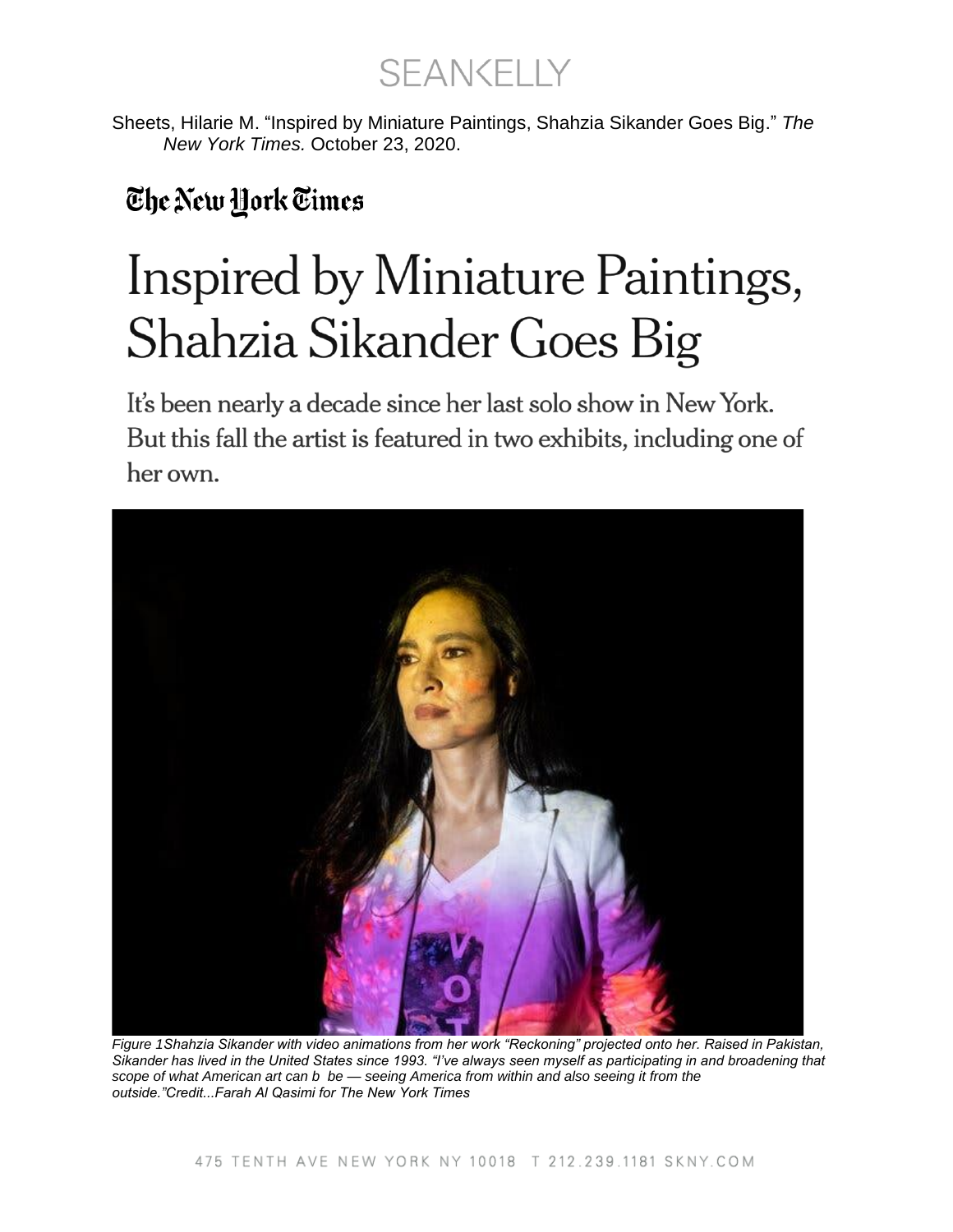SEANKELLY

*This article is part of our latest [Fine Arts & Exhibits special](https://www.nytimes.com/spotlight/fine-arts-special-section) report, which focuses on how art endures and inspires, even in the darkest of times.*

[Shahzia Sikander,](https://www.shahziasikander.com/) who was raised in Pakistan and moved to the United States in 1993, has long used the language of [traditional Indian and Persian miniature painting](https://www.iwamag.org/2018/02/27/indo-persian-miniature-painting/) as a departure point to make contemporary work exploring colonialism, migration, gender and hyphenated identities.

[Her art,](https://art21.org/artist/shahzia-sikander/) which moves fluidly across boundaries of geography, culture and time, is enjoying particular attention this fall, viewed against a backdrop of polarization in this country and around the world.

"I've always seen myself as participating in and broadening that scope of what American art can be — seeing America from within and also seeing it from the outside," said Ms. Sikander, who is 51. She noted that in a country where the conversations are often black and white, she has navigated a zone in between.

In ["Weeping Willows, Liquid Tongues," a solo show opening at the Sean Kelly Gallery](https://www.skny.com/exhibitions/shahzia-sikander)  [on Nov. 5,](https://www.skny.com/exhibitions/shahzia-sikander) Ms. Sikander brings her nuanced global and feminist perspective to both intimate and large-scale drawings in ink and gouache, glass mosaics, video animations and her first sculpture.

While the political issues in these works can be fraught, said Janine Cirincione, a partner at the gallery, "Shahzia renders them so beautifully and allows poetics to deliver those messages."

"Arose" (2019-20) is a 6-by-4-foot drawing composed of two repeating female forms highly stylized figures depicted in profile and with long skirts, typical of how women were rendered in the classical miniature painting tradition that Ms. Sikander first engaged with as an art student.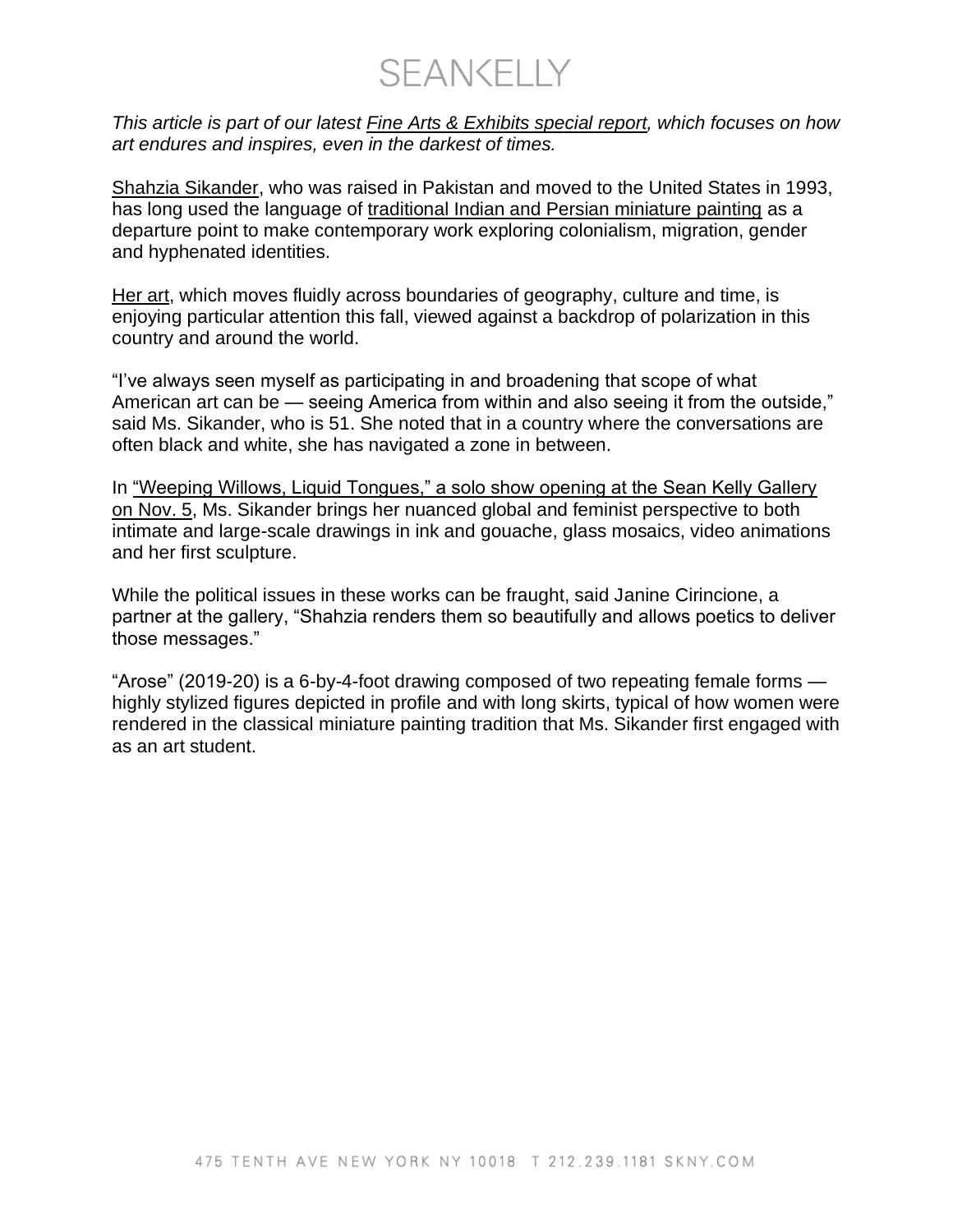## **SEANKELLY**



*Ms. Sikander's drawing "Arose" is composed of two repeating, highly stylized female forms. Credit...Shahzia Sikander and Sean Kelly*

Liberated from that frame here, the characters — either lovers or mirror versions of one another — spiral in a pinwheel, channeling "the enormous possibility of the feminine spirit," Ms. Sikander said. Their lushly painted skirts read kaleidoscopically as a giant poppy blossom, a recurring motif in the show alluding to the opium industry in Afghanistan and the long-term U.S. intervention and conflict there.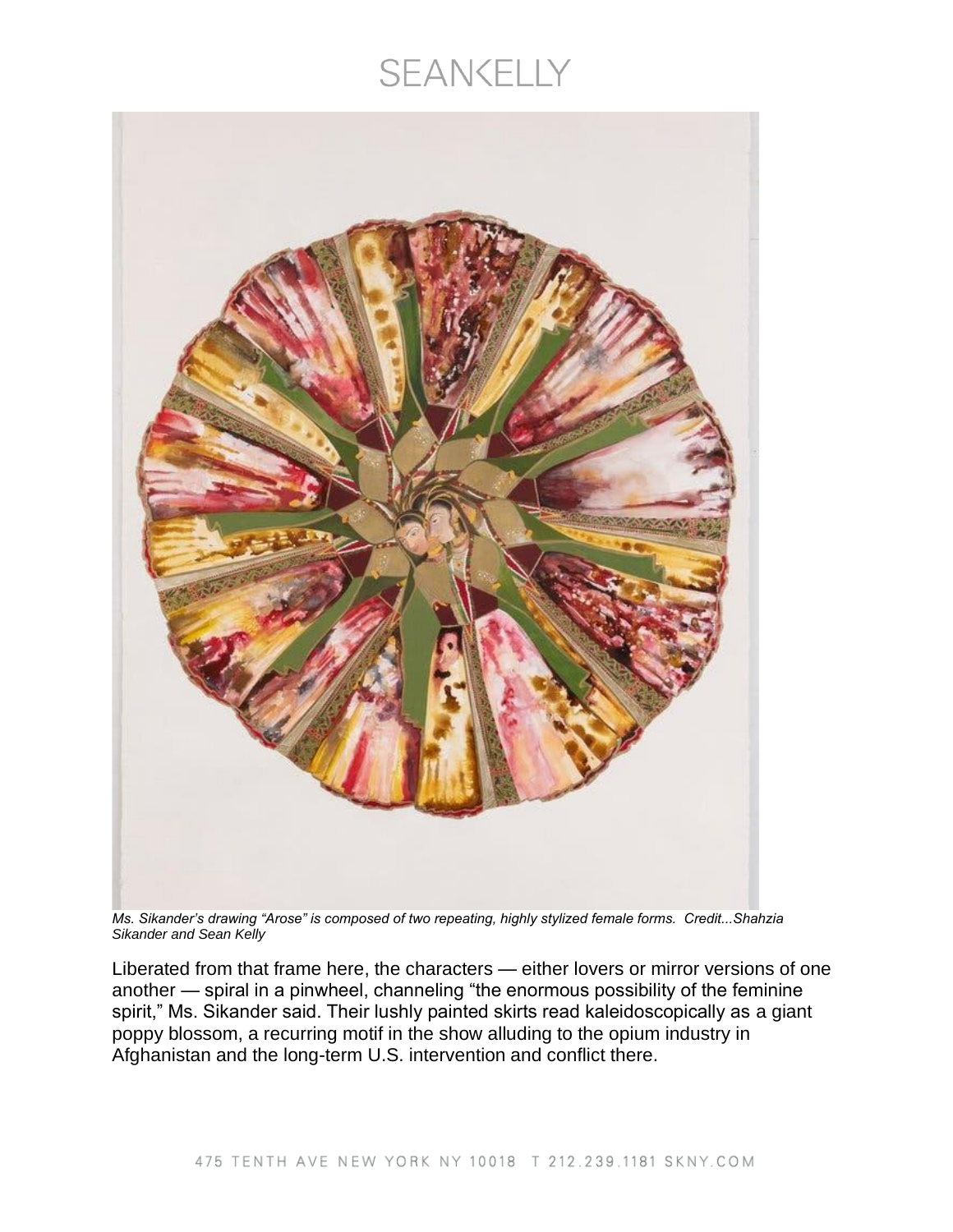**SEANKELLY** 

The ravishing circular composition "also looks like a bombed-out out site to me," said the artist, who likes to play with multiple meanings simultaneously and create tension between beauty and destruction. She has made a larger version of the image in mosaic, a medium she first tackled with a 66-foot-high [permanent commission completed in](https://artmuseum.princeton.edu/about/press-room/press-release/new-commission-internationally-acclaimed-artist-shahzia-sikander)  [2017 at Princeton University.](https://artmuseum.princeton.edu/about/press-room/press-release/new-commission-internationally-acclaimed-artist-shahzia-sikander)

Ms. Sikander realized classical miniature painting was ripe for deconstruction as a student at the [National College of Arts](https://www.nca.edu.pk/) in her native Lahore in 1988. A visiting lecturer from the Victoria and Albert Museum in London showed slides of hundreds of the seductive gemlike works, painted over the centuries under Persian and Mughal rulers and now largely residing in the storage rooms of Western museums as a result of colonial histories of looting.

"When I read more about how that work was acquired, my mind started to invent stories," said Ms. Sikander, who spent four years in school mastering the technique and precision required to build the luminous surfaces of miniature painting layer by layer. "This art form is almost buzzing at the edges."

Inserting personal imagery within the guise of miniature painting, Ms. Sikander's thesis project mapped out the architectural complex of her family home in a long horizontal piece called "The Scroll" (1989-90).



*Ms. Sikander's 1989-1990 work "The Scroll" showed the architectural complex of her family home with repeated images of a young woman in white passing ghostlike through each room. Credit...Shahzia Sikander and Sean Kelly, New York*

Using the genre convention of stacked, flattened-out spaces, the artist repeated an image of a young woman in white, painted from behind and passing ghostlike through each room filled with activity, until she's finally at an easel painting herself in an act of self-definition.

"The Scroll," which received national acclaim in Pakistan and launched a neo-miniature movement within her college, is one of two works by Ms. Sikander going on view at the [Asia Society Triennial](https://asiasociety.org/triennial) in New York opening Oct. 27. The piece will also be included next year in a survey mapping her early career at the [museum at the Rhode Island](https://risdmuseum.org/)  [School of Design,](https://risdmuseum.org/) where the artist went to graduate school after moving to the United States.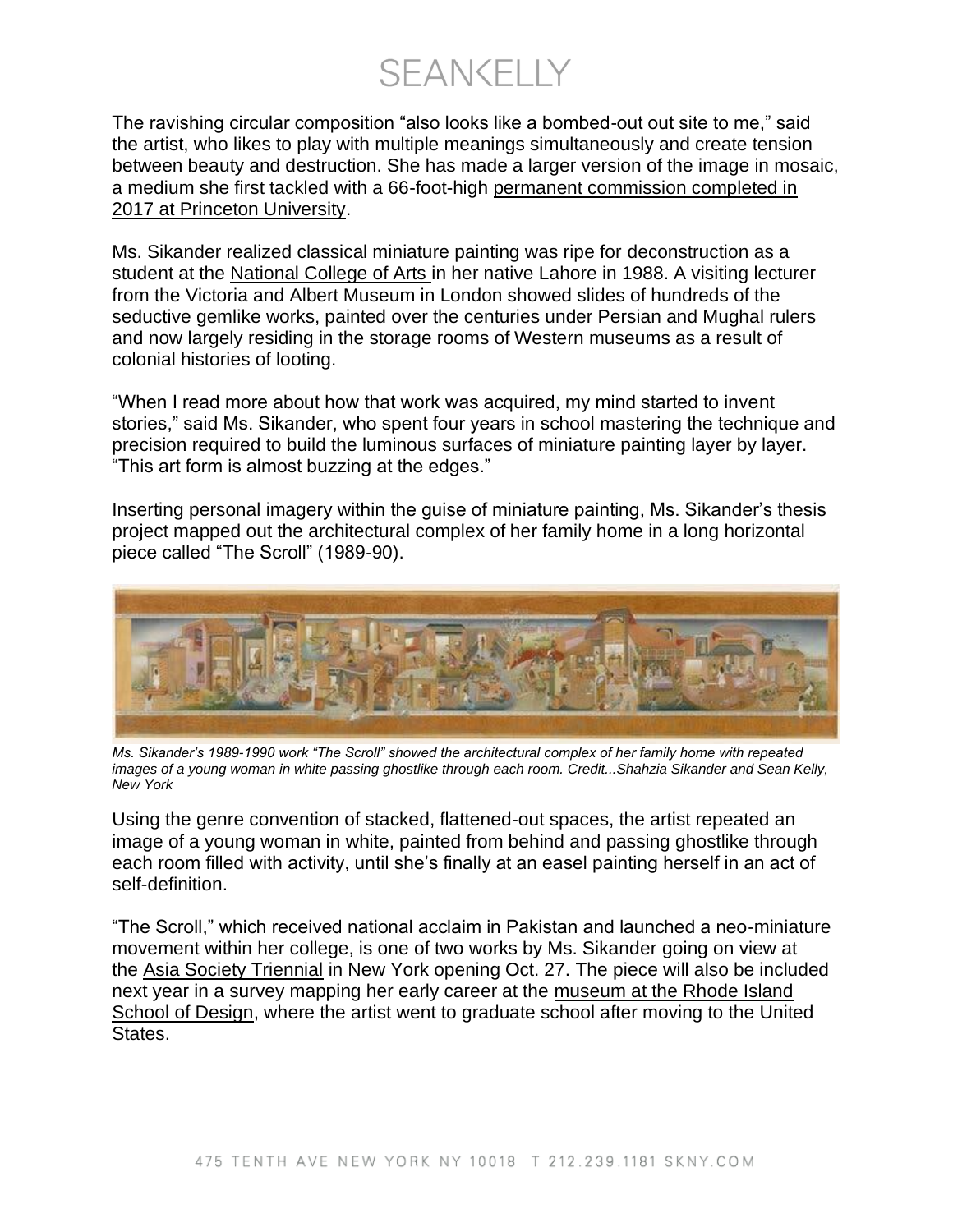SEANKELLY

At RISD, Ms. Sikander was in an intensive drawing program, experimenting with quick gestures in ink that led to a loosening of her vocabulary, according to Jan Howard, the museum's curator of prints, drawings and photographs, who organized the exhibition. "All these female forms — sometimes monstrous, sometimes playful, sometimes not completely human, sometimes headless — begin to emerge and some of them continue to this day," Ms. Howard said.

The show, "Extraordinary Realities," will also travel to the Museum of Fine Arts Houston, where Ms. Sikander completed the [CORE program at the Glassell School of Art,](https://www.mfah.org/fellowships/core-program) and the [Morgan Library and Museum](https://www.themorgan.org/) in New York, echoing the artist's own path in the United States.

After settling in New York in the late 1990s, Ms. Sikander received a rush of attention with simultaneous showings at the [1997 Whitney Biennial and the Drawing Center,](http://artasiapacific.com/Magazine/85/IntertwinedIdentities) followed by solo exhibitions at institutions around the country.

"It was a really interesting time in the U.S. for me, before Sept. 11, when things were looking outward more," said Ms. Sikander, who came to feel limited after 2001 by her work being seen and discussed too often through the prism of her Pakistani and Muslim biography.

Wanting to step outside a New York-centric art world, Ms. Sikander — who received a [MacArthur "genius" award](https://www.macfound.org/fellows/790/) in 2006 — focused largely on international residencies, biennials and exhibitions over the years, at institutions including Asia Society Hong Kong and MAXXI in Rome (both 2015).

The upcoming Asia Society Triennial aims to showcase a number of midcareer artists, including Ms. Sikander, with mature bodies of work that have, according to the exhibition's co-curator Michelle Yun, fallen off the radar in New York. "Shahzia's been working steadily to the beat of her own drum and has a critical role in the art world that needs to be recognized," Ms. Yun said.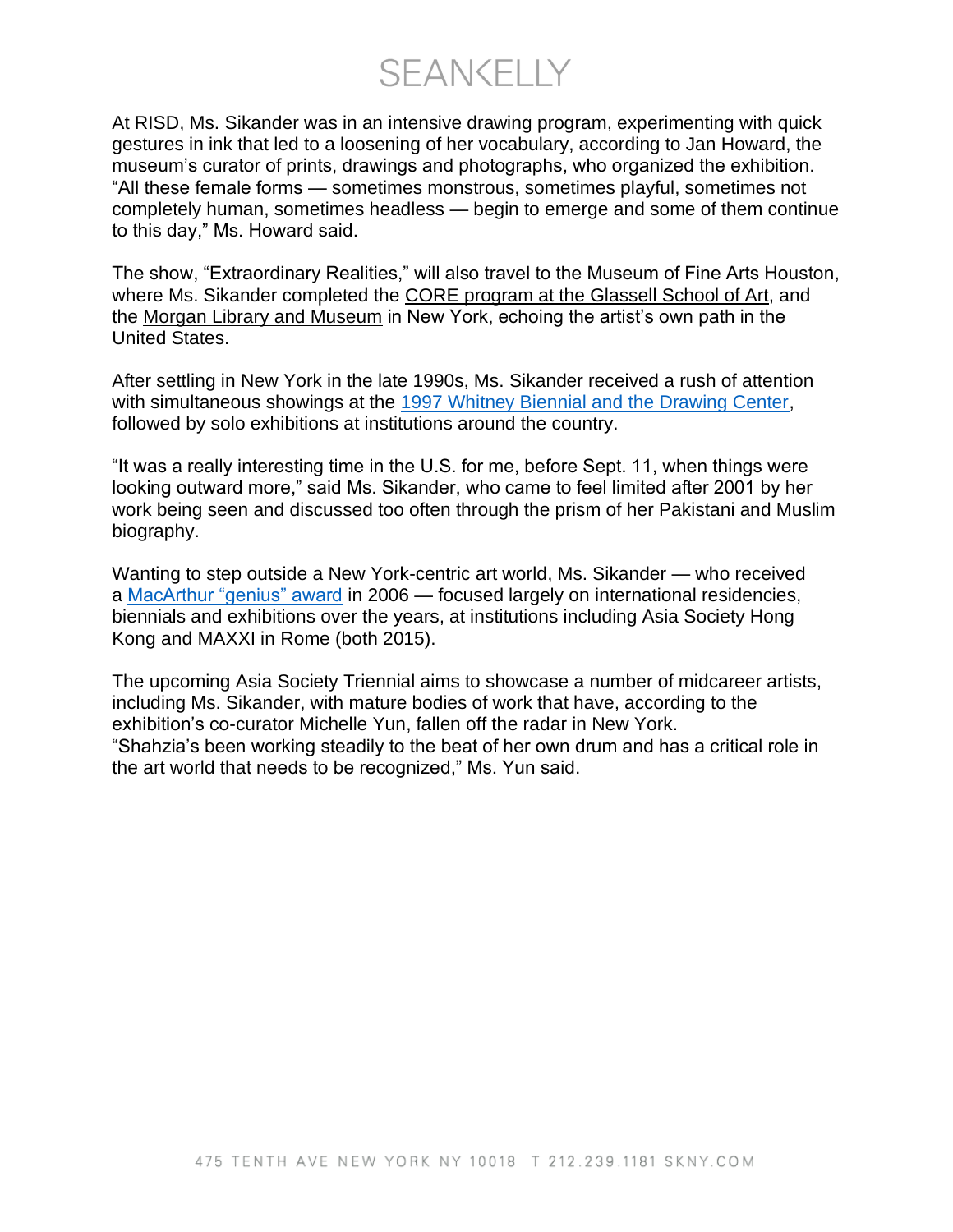## SEANKELLY



*Ms. Sikander's first-ever sculpture, "Promiscuous Intimacies," brings together figures from European and Indian cultures.Credit...Shahzia Sikander and Sean Kelly, New York; Chris Roque of UAP*

Now the artist's new gallery, Sean Kelly, is spotlighting the connections in her work across media, including three animations that set her painted motifs into hypnotic motion at vast scale.

The newest, "Reckoning" (2020), depicts two warriors in an epic struggle and a planet fighting back for its life, with imagery that is primal and big-bang beautiful. "I wanted it to be as if you were stepping into a miniature painting and just to let it sing," said Ms. Sikander, who has collaborated on all her animations over the last decade with the **[Pulitzer-winning composer Du Yun.](https://www.pulitzer.org/winners/du-yun)**